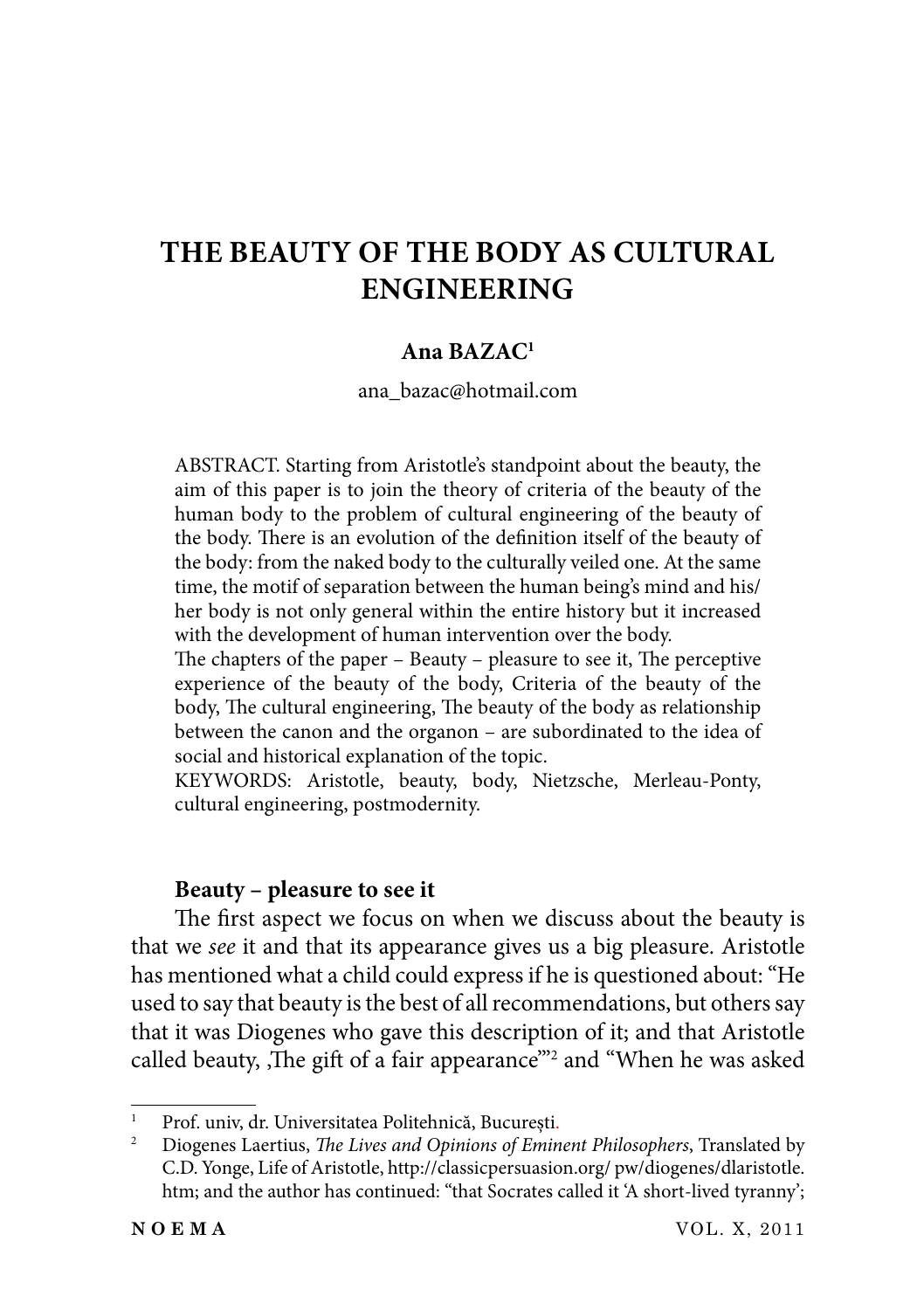why people like to spend a great deal of their time with handsome people, 'That', said he, 'is a question fit for a blind man to ask'"3.

The fact that we see the beauty and that from this first sensorial contact we begin to understand and relate with the others is inevitable. For this reason, philosophy has had an ambivalent attitude toward the beauty: sometimes it has considered that beauty (of the face and of the body as well) would be only a deceptive appearance – covering the only real essence of man, his soul – and thus it has despised and excluded the beauty from its preoccupations to understand the human being. At other times, for people learn to be human first of all from their reciprocal visual relationship, philosophy has considered the significances constructed by people following their interaction in perception and language as ones of the most important of the human reality. Although not beauty as such would be here essential, the significances result from the fact that man is both body and spirit, and that his perception of the world means that he/she is also perceived, while the entire process of perceiving and being perceived not only comes from and arrives to a complex of soul and body, but the body is the first appearance of the individual in front of the other. Who perceives is the *body-subject*: vision and movement being *bodily powers*, the understanding of man presupposes to consider him as unity of body and mind. The subjectivity as such derives from this. "My body simultaneously sees and is seen. That which looks at all things can also look at itself and recognize, in what it sees, the "other side" of its power of looking. It sees itself seeing; it touches itself touching; it is visible and sensitive for itself…(it is) a self…that is caught up in things, that has a front and a back, a past and a future"4 .To perceive the other – as well as to perceive himself – means that the man has bodily, precognitive experiences, more before his doubts concerning the existence of his mind $^5$ .

Beauty derives from the fact that the mind does not conceive its values, notions, and judgements in a Platonic world of ideas, but in the material world where man's body is the most important for him.

Plato, 'The privilege of nature'; Theophrastus, 'A silent deceit'; Theocritus, 'An ivory mischief '; Carneades, 'A sovereignty which stood in need of no guards'".

<sup>3</sup> *Ibidem.*

<sup>4</sup> Maurice Merleau-Ponty, "Eye and Mind", *The Primacy of Perception*, ed. James M. Edie, Evanston, Northwestern University Press, 1964, pp. 162–163.

<sup>5</sup> Here Merleau-Ponty opposes to the tradition Descartes has represented by reducing the explanation of man to his mind.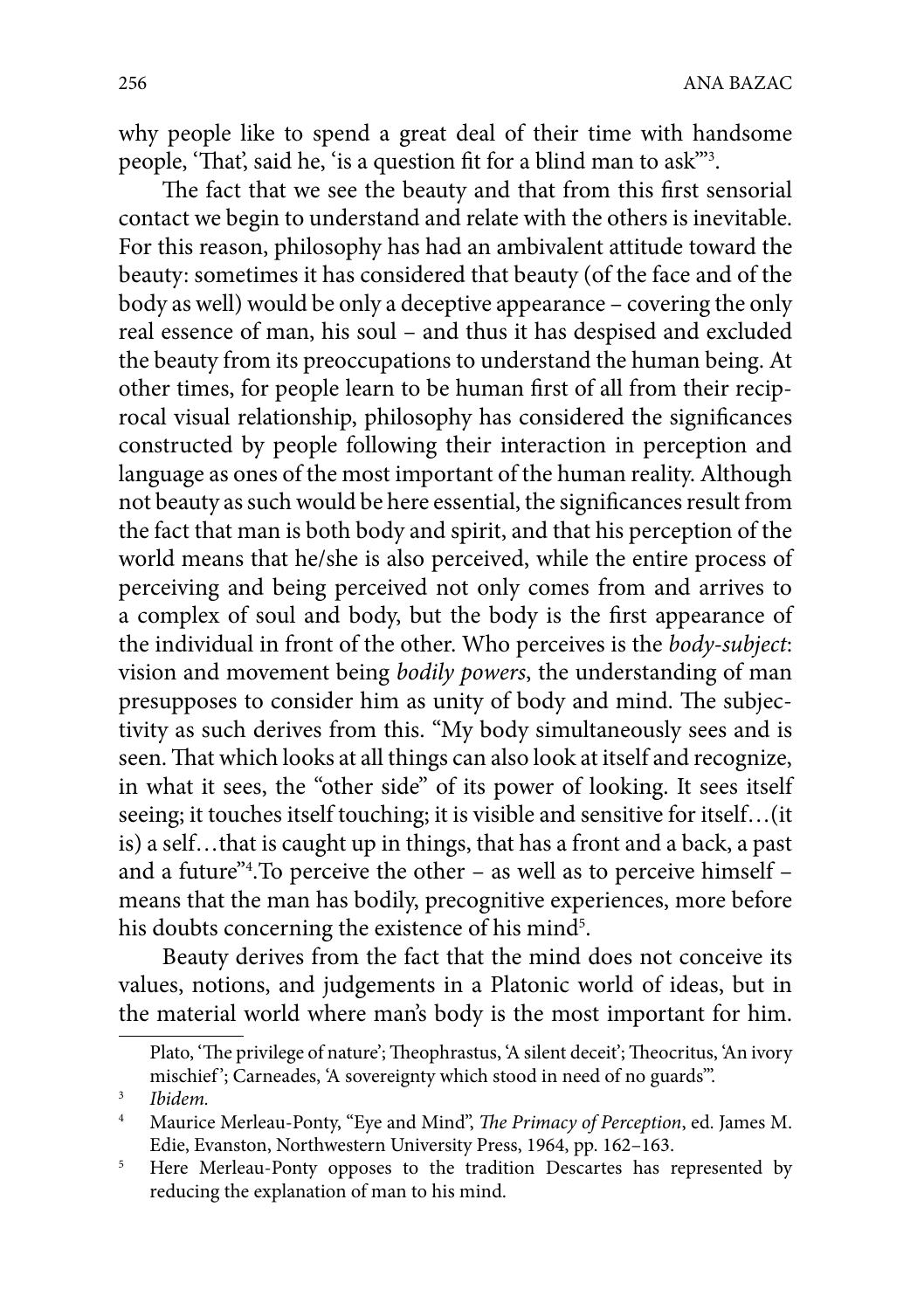The body is the material expression of the mind as the work of art is expressed in matter. Consequently, if the human mind can understand the world by virtue of the way the body can act or imagine acting, this understanding itself supposes the state of the body and this state as result of the interacting bodies. From this standpoint, the understanding supposes the *proprioception* of the body, that meaning both his posture<sup>6</sup> and mechanical movements and his state of healthy look and beauty, or not only his posture and movements but also his state of healthy look and beauty. The concept of proprioception is used here in both its neuroscience meaning as *non-conscious information* (about the body) and the psychological and philosophical meaning as *conscious awareness*. It corresponds to a "pragmatic (action-oriented) pre-reflective awareness" which "is immune to error through misidentification"<sup>7</sup>, showing the importance of the moment of grasping at a glance the bodily state of the other (as well of the own state of the body), or the importance of this grasping as such.

Finally here, although we arrives to express by words many aspects and features of the world (and only by words the indeterminate things become determined), including our complex body-subject, as well as the body-subjects of the others, the perceptual experience is often richer than our reflective ways of describing it: it is certainly so not only because of the under-phenomenological complexity, but also because of the socio-cultural context which forges the perceptive and intellectual tools as well. And if "the completed object is translucent, being shot through from all sides by an infinite number of present scrutinies which intersects in its depth leaving nothing hidden<sup>38</sup>, the beauty of the body is a special object which swerves from this explanation: first of all, it is a determinate object - the beauty of a certain human body – and as such it cannot, according to Merleau-Ponty,

<sup>6</sup> Continuing and refining his theory of differentiation and *habitus*, Pierre Bourdieu (*Méditations pascaliennes*, Paris, Seuil, 1997, p. 169–171) has developed the notion of corporeal *hexis*, as posture and manner of a body to move and sit, in order to signal and, at the same time, to assume the social (including sexual and generational) framework within which the subject lies.

<sup>7</sup> Shaun Gallagher, "Bodily Self-Awareness and Object Perception", *Theoria et Historia Scientiarum: International Journal for Interdisciplinary Studies*, 7 (1), 2003, http://pegasus.cc.ucf.edu/~gallaghr/theoria03.html

<sup>8</sup> Maurice Merleau-Ponty, *Phenomenology of Perception* (1945), Translation C. Smith, London, Routledge and Kegan Paul, 1962, p. 79.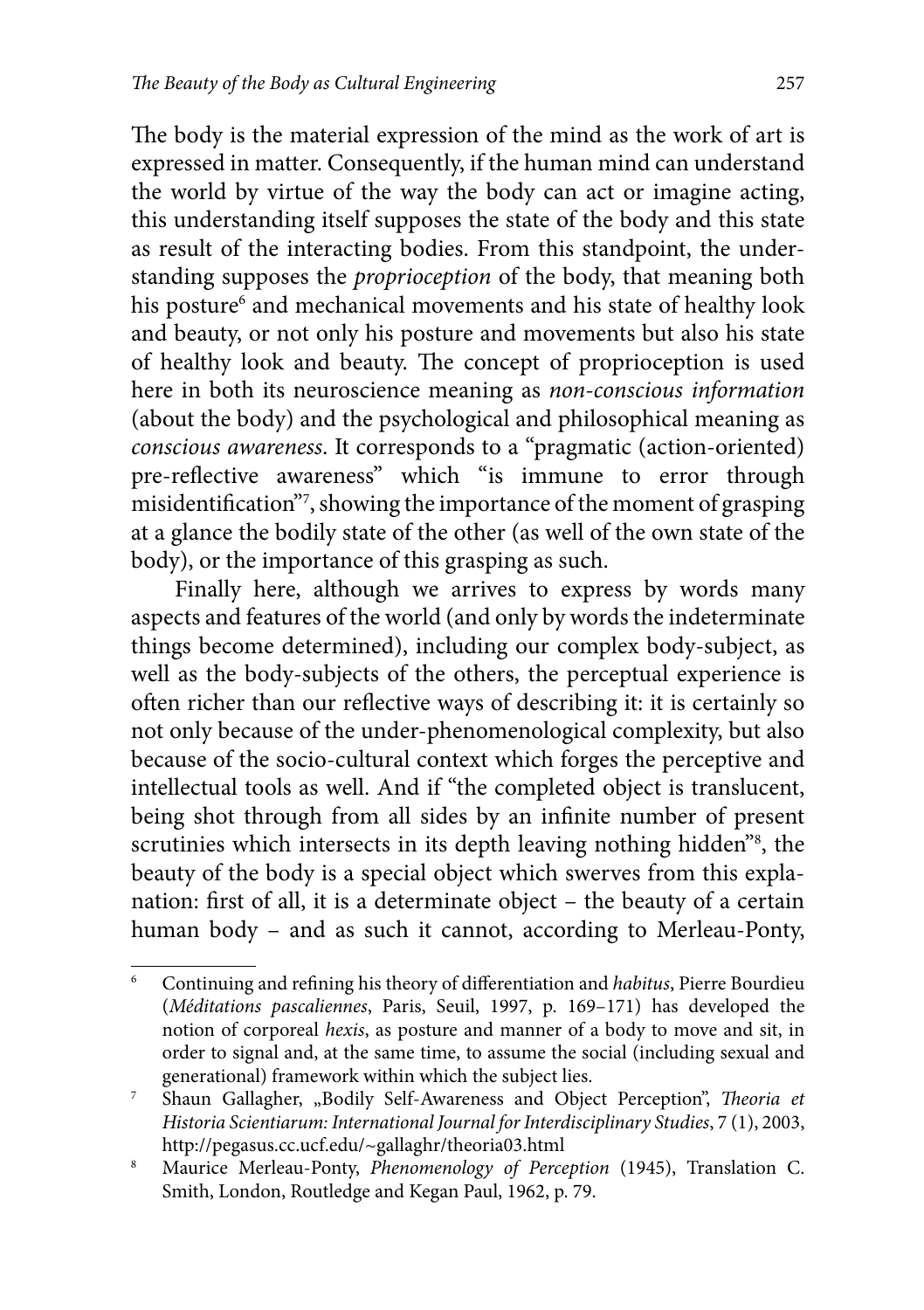play a proper normative role (although its different aspects could be experienced normatively); then, even though its different aspects are experienced "as that maximally articulate norm against which every particular presentation is felt to deviate"9 , the total impression of the beauty of the body remains to always be re-discovered.

## The perceptive experience of the beauty of the body

As philosophers showed what the old common sense has experienced, beauty depends upon the subjective feelings of the onlooker. The more so as beauty concerns the entire person: his/her face, mind and behaviour, and body. Thus it is possible that a sparkle of the eyes with the proof of kindness and intelligence of a woman, for example, lead a man to consider she is beautiful. At the common level, sympathy, attraction and love could issue from this subjective perception of the essential unity of a person. Philosophy has conceived this tendency of the human perception as *kalokagathia* – unity of the beautiful and the good –: an abstract concept corresponding to the idea (in Plato, a supreme idea, lain in the world of ideas, this one being the real world; in Aristotle, a result of man's observation of the empiric world).

But even though people tend to consider the others from the viewpoint of the unity of the beautiful and the good, and thus even ignoring the real physical appearance of a person in favour of his/her spiritual features, nevertheless they can differentiate these aspects. And what is more they could ignore the brighter mind and the most able to sacrifice itself goodness because the beauty in front of them blind them. Not the biological and psychological reasons and mechanisms of this phenomenon are important here, but its phenomenology: the transformation of someone's perceptive experience of the unity of a person following his/her confrontation with an individual physical appearance. Regarding our theme, the physical appearance of the body might be, rather in our epoch of disclosure of its mystery, lesser penetrating than the face in the appreciation of someone's beauty, but the importance of the body for the understanding of the human relationships from the point of view of the beauty has to be had in view. If one considers someone else's face as beautiful, irrespective of

<sup>9</sup> Sean Dorrance Kelly, "Seeing things in Merleau-Ponty", *The Cambridge Companion to Merleau-Ponty*, edited by Taylor Carman and Mark B.N. Hansen, Cambridge, Cambridge University Press, 2005, pp. 97–98.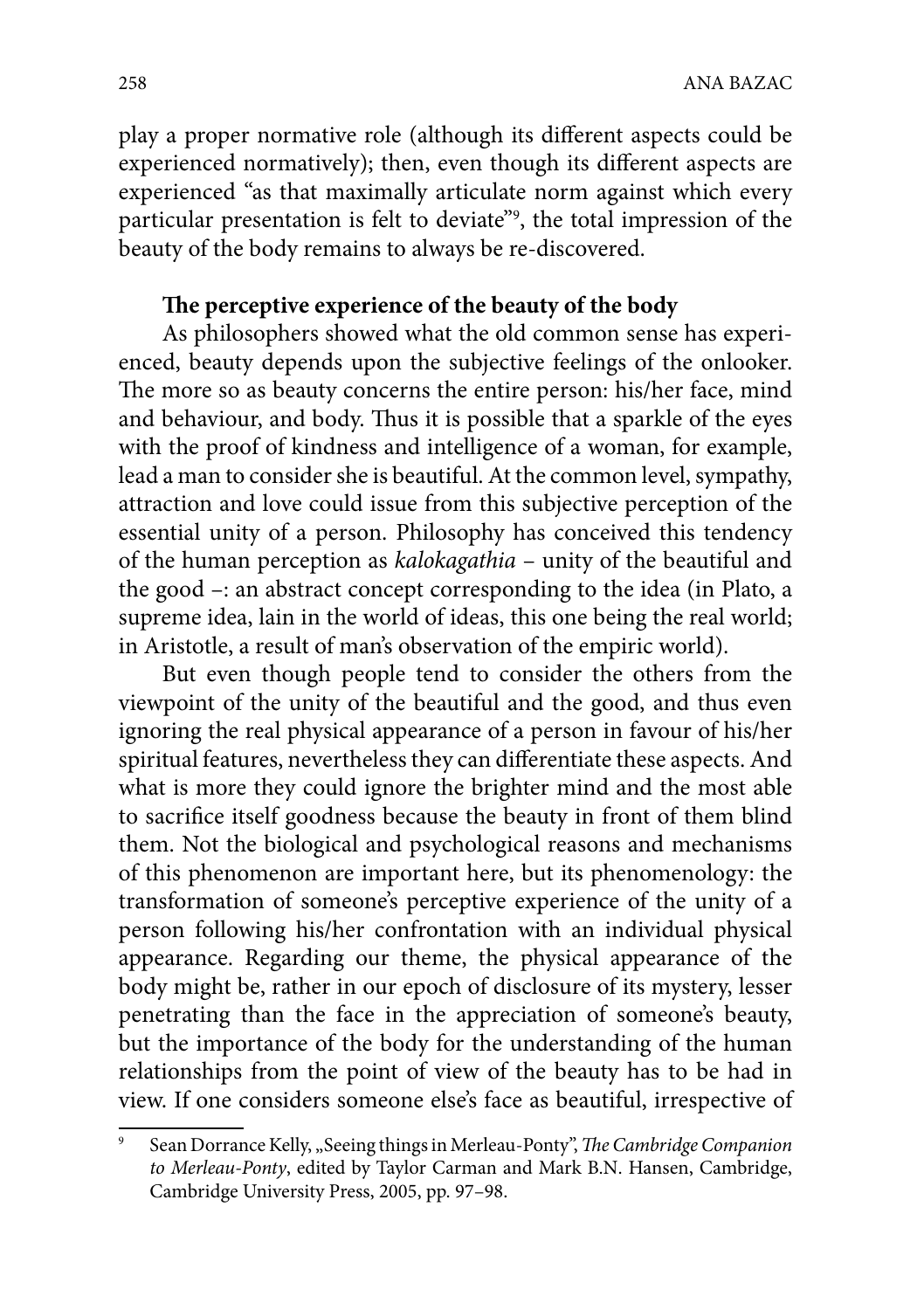his/her body, this is rather the sign of the human ability to discern and separate: moreover, the man could consider a female as beautiful only for her hair, or eyes, or colour are beautiful. If one is impressed by the body (rather than the face), this shows the capacity of man to unite, to look on the whole. And, although the beauty of the face is considered according to the same principle of harmony according to which the body is judged, this principle is more powerful concerning the body than the face: one could consider a face as beautiful even though it contains a too short or too long nose, or not big eyes, but one hardly could be convinced that a female body, for example, would be beautiful having big breasts but a too plump belly and too thin legs.

Thus, the subjective feelings concerning beauty are based on values – general judgements resulted from a long collective experience. Values, becoming criteria, are the elements used by man in his/her own perceptive experience: though he/she is struck by the physical appearance of a person, this first "pure" perception becomes quickly a "civilised" perception (which could also be expressed in words) because of the rapid inclusion in it of the collective level of perceptions and judgements. Certainly, the individual could divert from the values known by him/her: he surpasses some principles of the general perception of the human forms (for him/her, beauty is what he/she see, irrespective of the canons of the forms). At the same time, the individual could transform his first wild perception of the physical appearance of someone, the general criteria of beauty being for him/ her so important that he/she arrives at seeing what the principles see and require.

### **Criteria of the beauty of the body**

But what is beauty? Could it be defined, since it has in view the entire appearance of a man/woman – where it could, or it could not be harmony between the face, the eyes, the body, or between the body and the mind<sup>10</sup>? And could it be defined, since it is a question of individual

For this reason, proverbs have mentioned: Beauty is in the eye of the beholder; Far from eye, far from heart; The eyes are the window of the soul/heart/mind. But Aristotle has insisted that the harmony between body and soul does not mean equivalence of them: "it is clear that the rule of the soul over the body, and of the mind and the rational element over the passionate, is natural and expedient; whereas the equality of the two or the rule of the inferior is always hurtful", *Politics*, Book one, V, http://www.constitution.org/ari/polit\_01.htm.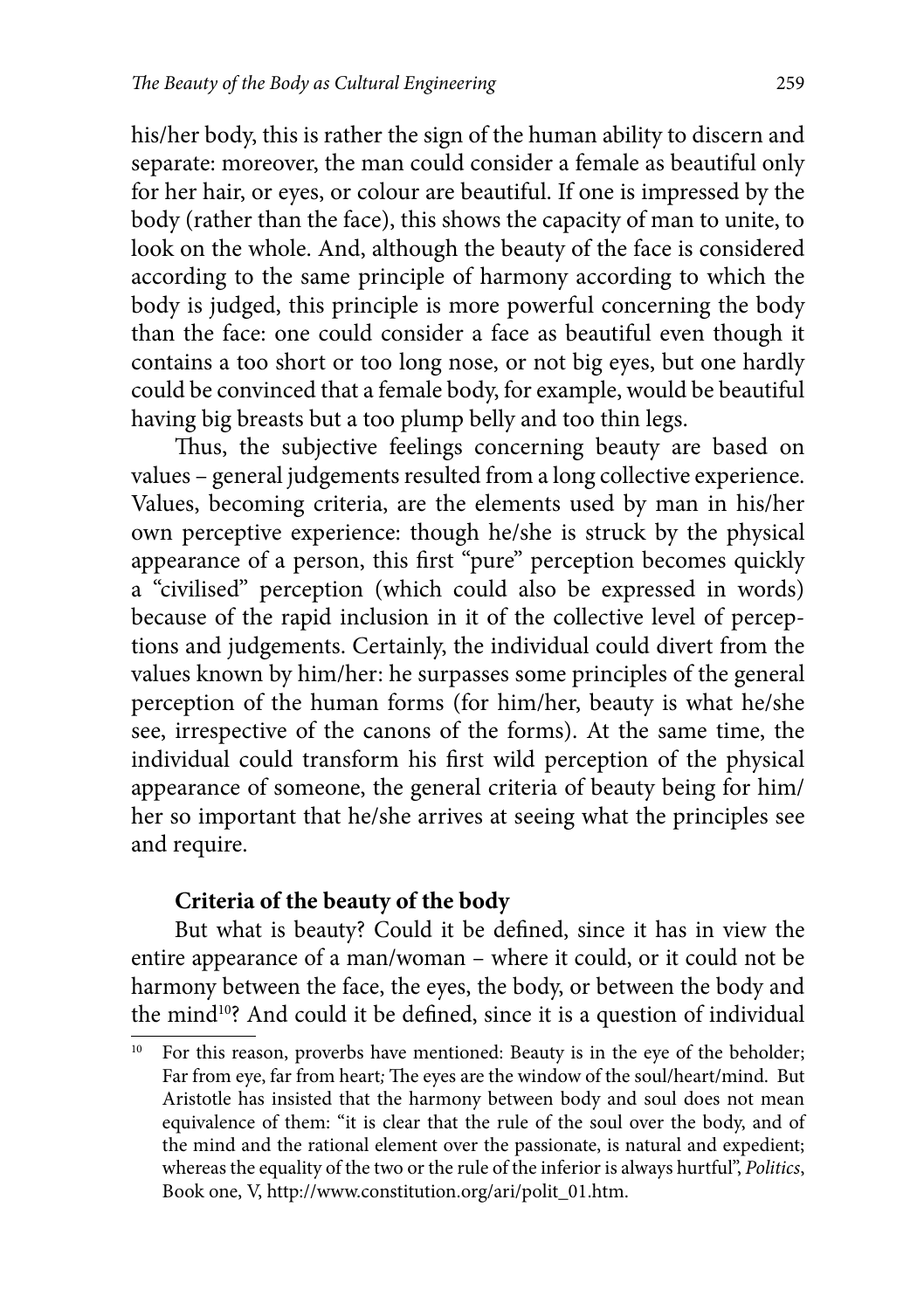tastes<sup>11</sup>? Would it be the same in every time and space? Certainly not, and we already know well that the representations people have about beauty differ not only according to the epoch and social milieu, but also to the individual as such. Concerning especially this last aspect, the beauty appreciated by the individual depends upon the combined criteria related to the body, face and mind (behaviour, attitude) of a human being. And if we are taking into account the objects of man's appreciation (body, face and mind), we understand that, because the human senses as such (thus the body, face and mind) are created by the historical practice<sup>12</sup>, the *criteria of the beauty of the body are also historical*13.

They reflect the human needs at a certain time *as these needs are translated through the social hierarchy*. In this respect, one has to note that the criteria of female beauty<sup>14</sup> of the body have followed the social

- <sup>12</sup> Karl Marx, *Economic and Philosophic Manuscripts of 1844*, Private Property and Communism, http://www.marxists.org/archive/marx/works/1844/ manuscripts/ comm.htm: "Only through the objectively unfolded richness of man's essential being is the richness of subjective *human* sensibility (a musical ear, an eye for beauty of form – in short, *senses* capable of human gratification, senses affirming themselves as essential powers of *man*) either cultivated or brought into being. For not only the five senses but also the so-called mental senses, the practical senses (will, love, etc.), in a word, *human* sense, the human nature of the senses, comes to be by virtue of *its* object, by virtue of *humanised* nature. The *forming* of the five senses is a labour of the entire history of the world down to the present…. Just as only music awakens in man the sense of music, and just as the most beautiful music has *no* sense for the unmusical ear – is [no] object for it, because my object can only be the confirmation of one of my essential powers – it can therefore only exist for me insofar as my essential power exists for itself as a subjective capacity; because the meaning of an object for me goes only so far as *my* sense goes (has only a meaning for a sense corresponding to that object) – for this reason the *senses* of the social man *differ* from those of the non-social man... The eye has become a *human* eye, just as its *object* has become a social, *human* object – an object made by man for man. The *senses* have therefore become directly in their practice *theoreticians*. They relate themselves to the thing for the sake of the thing, but the thing itself is an *objective human* relation to itself and to man".
- $13$  This historical character has manifested too in the conceptions about the beauty. For example, the Greek tradition of the pre-eminence of the spirit/intellect has generated the treatment of the Beautiful, the Good and sometimes the Just in a unique whole (see the *kalokagatia*). Aristotle has tried to distinguish the Beautiful from the Good.
- <sup>14</sup> Aristotle not even said a word about the beauty of women. He spoke only about the beauty of free men with an independent fortune. In *Politics*, Book One, VII,

<sup>&</sup>lt;sup>11</sup> See the old popular wisdom: There's no accounting for tastes. Or, there's no disputing about tastes. But (at a certain moment) the variety of beauty of the human face is richer than the variety of beauty of the human body.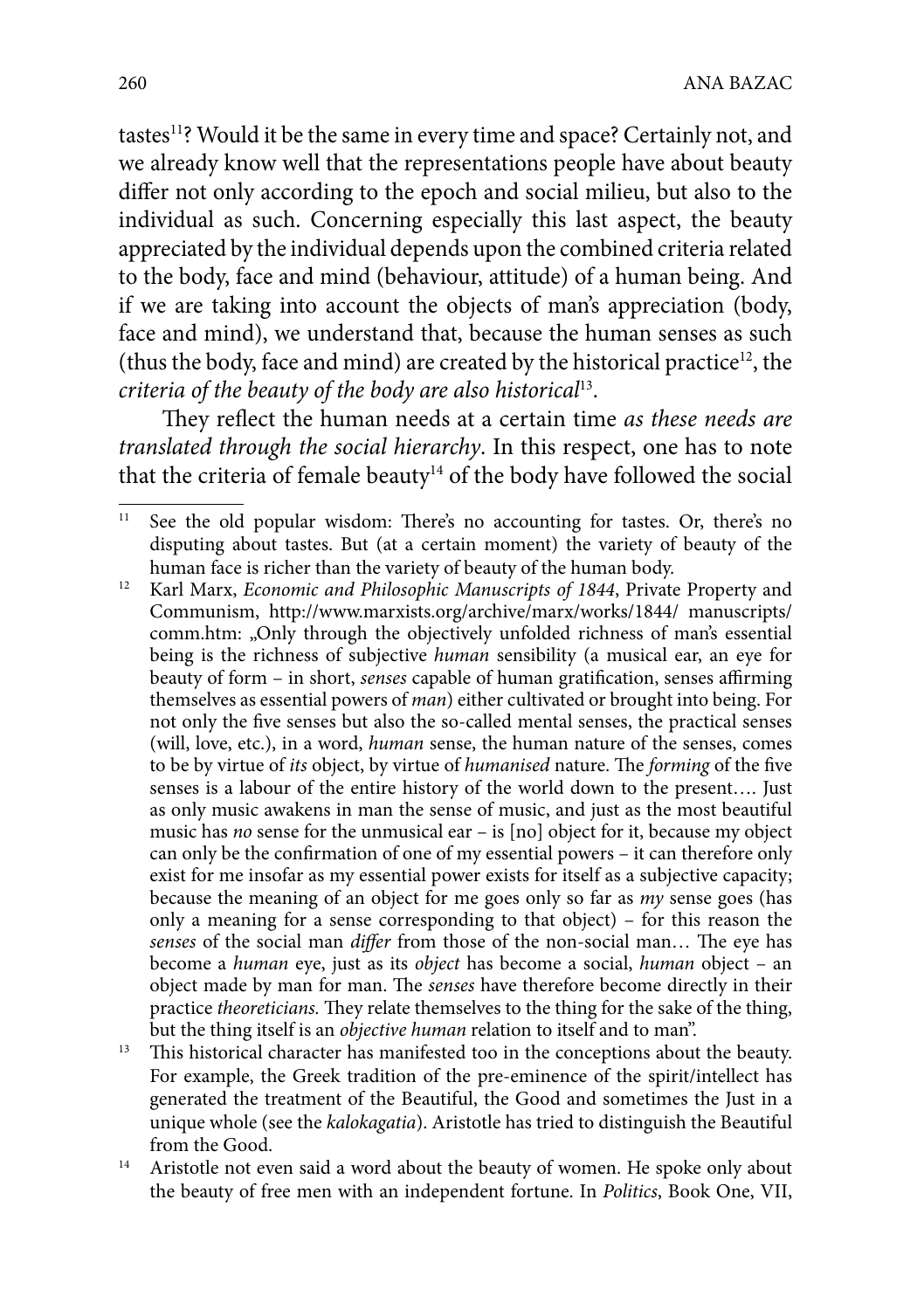subordination of women: what was considered as female beauty has signified the historical conditions within which the need of society to assure the necessary number and quality of progenitors and progeny was expressed. Or, if the model of beauty for the upper strata could divert from this requirement, it was stringent for the lower strata: indeed, their life as such and their progeny have depended on how healthy and husky were theirs parents and especially theirs mothers. Or, in this framework the feeble body, even though compensated by a strong mind and hart, has never been considered as beautiful. Or, the representation of the beauty of the body has followed the representation of the social hierarchy: "And doubtless if men differed from one another in the mere forms of their bodies as much as the statues of the Gods do from men, all would acknowledge that the inferior class should be slaves of the superior. And if this is true of the body, how much more just that a similar distinction should exist in the soul? but the beauty of the body is seen, whereas the beauty of the soul is not seen"15.

Therefore, the criteria of the beauty of the body are not only historical, but also social. These criteria frame a socio-cultural and psychosocial order and, at the same time issue from a specific socio-cultural and psychosocial order that are a historical and social practical understanding and interpretation of the appearance of people as mediation of feelings and judgements (which are social and historical too).

The criteria of the beauty of the body are a perceptual-expressive structuring of being. They reflect the *intention* of the body-subject in precise historical and social contexts and unfold the entire organisation of meanings of these contexts. They are at the same time marks within the ontological construction of the world – within which the human

http://www.constitution.org/ari/polit\_01.htm, he has insisted that: "The rule of a household is a monarchy, for every house is under one head: whereas constitutional rule is a government of freemen and equals". In XII, "the husband and father, we saw, rules over wife and children, both free, but the rule differs, the rule over his children being a royal, over his wife a constitutional rule…when one rules and the other is ruled we endeavor to create a difference of outward forms and names and titles of respect...The relation of the male to the female is of this kind, but there the inequality is permanent".

<sup>15</sup> Aristotle, *Politics*, Book One, V, http://www.constitution.org/ari/ polit\_01.htm. And he continues: "It is clear, then, that some men are by nature free, and others slaves, and that for these latter slavery is both expedient and right".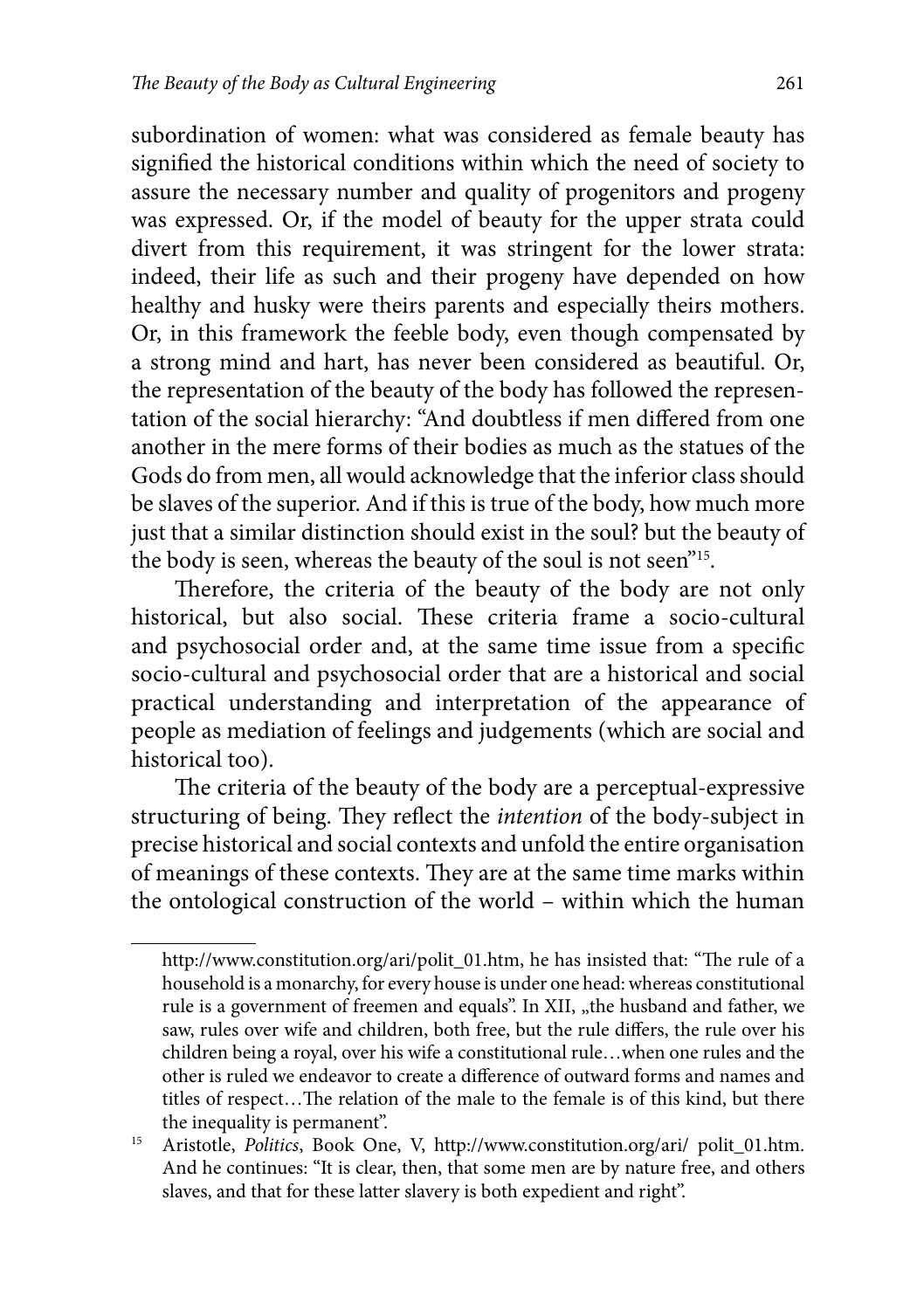body constitutes a specific architectonics – and legitimise the order of the social *ontos* and discourses. At the cultural level, the criteria of the beauty of the body take part of the culturally dominant mode of perception and represent the intersection of different social modes of perception dominated however by the dominant(s) one(s).

The criteria of the beauty of the body are *ideal constructs<sup>16</sup>*. They are, first of all, close to the youthful or even childishness' moment of man's life, since in this moment man has not yet grew ugly following his toil and hard life: the girl has not yet passed through giving birth to and bringing up many children, and generally people did not yet eat so many pernicious things which annul their natural immunity and communion with nature. This reason has founded the ideal of human body in the ancient Greece, "the childhood of humankind" (Marx): the bright gods have had beautiful adolescent bodies. Nietzsche pointed out that the Greek civilisation has promoted the unity of the optimistic and logical mind and the body<sup>17</sup> and that just the modern times have brought about a mortification of the body (by continuing the Judeo-Christian tradition $18$ ) and an abasement of the spirit. Thus, if we want

<sup>&</sup>lt;sup>16</sup> In Plato, Beauty etc. are supreme ideas, while the concrete beauty exists only as participation to this idea.

 $17$  This unity was transfigured within the beauty of the *naked body*: not for the climate allowed this, nor for society was too primitive. On the contrary: but just the naked body permitted the observance of the effects of the cultivation of the body through gymnastics (*gymnos* – naked) and the effects of combined mental and physical efforts during the Olympiads. But see Friedrich Nietzsche, *The Birth of Tragedy*. *Out of the Spirit of Music* (1872), http://records.viu.ca/~johnstoi/nietzsche/ tragedy\_all.htm, The Birth of Tragedy. An Attempt at Self-Criticism, 4: "Their constantly stronger *desire for beauty*, for festivals, entertainments, and new cults really arose out of some lack, out of deprivation, out of melancholy, out of pain (and, before, "the *desire for the ugly*, the good strong willing of the ancient Hellenes for pessimism, for tragic myth, for pictures of everything fearful, evil, enigmatic, destructive, and fateful as the basis of existence"); thus the pre-eminence of the Dionysian spirit of the Greek art, to the Apollonian one, but nevertheless coexistent in a model of sincere society: The Birth of Tragedy, 9: "Everything which comes to the surface in the Apollonian part of Greek tragedy, in the dialogue, looks simple, translucent, beautiful. In this sense the dialogue is an image of the Greek man, whose nature reveals itself in dancing, because in dancing the greatest power is only latent, but it betrays its presence in the lithe and rich movement".

<sup>18</sup> Friedrich Nietzsche, *On the Genealogy of Morals A Polemical Tract* (1887) http:// records.viu.ca/~johnstoi/Nietzsche/ genealogy3.htm, the entire III, but see 28: the ascetic ideal being "a *will to nothingness*, an aversion to life, a revolt against the most fundamental preconditions of life".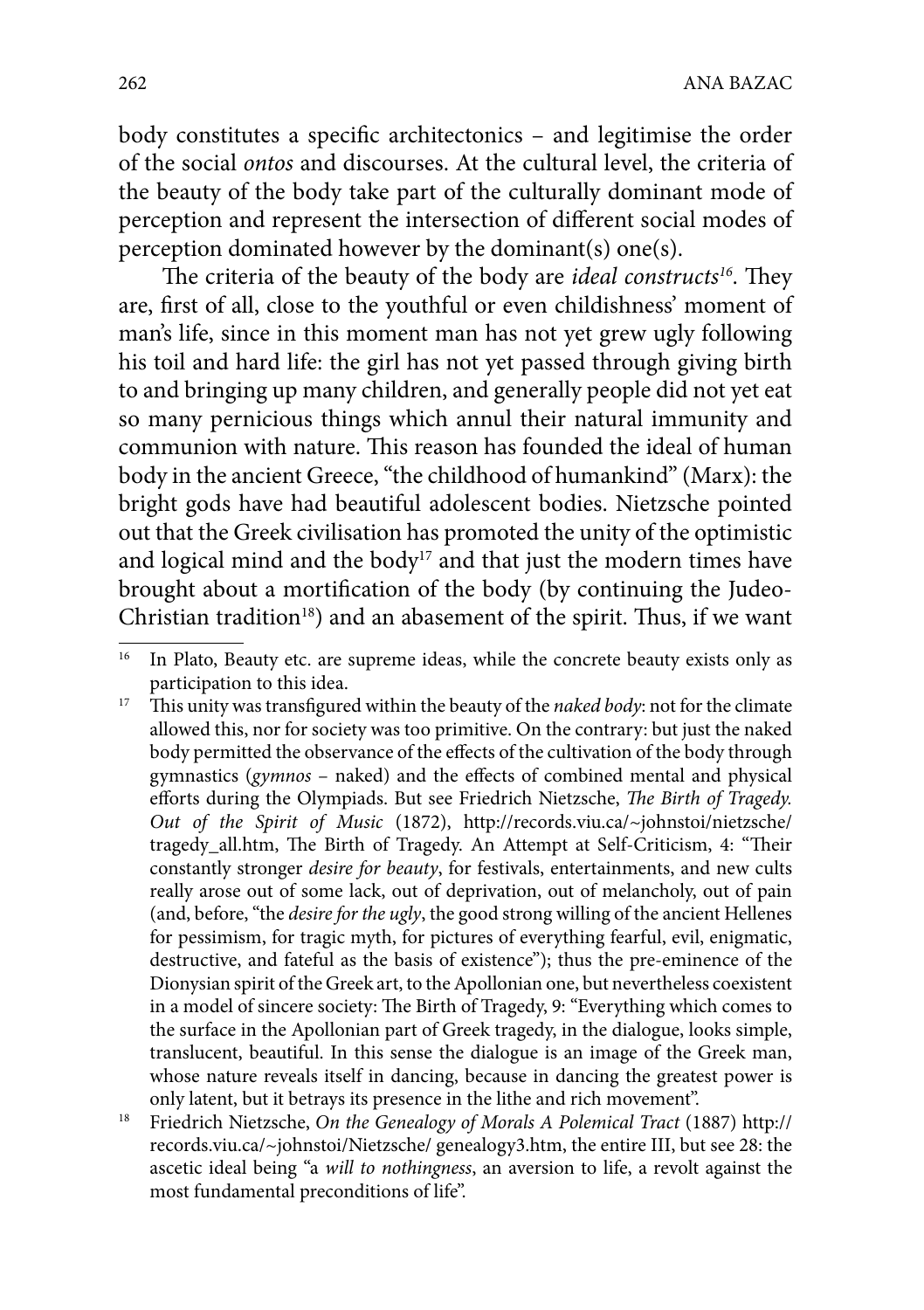to liberate both of them we have to return to the unity of the body and soul, where the first would be even more important, including for it could press to surpass hypocrisy<sup>19</sup>. Philosophers - from Socrates<sup>20</sup> to the modern scientific spirit – who have aimed at explaining, and not tasting, the human being, would having been those who have generated, among other things, the rupture of the body and the mind and the minimisation of the importance of the former $21$ .

However, by mentioning Aristotle's realistic description of the criteria of the beauty of the body, we could but admire the capacity of philosophy to unite the abstract (showed by mathematics – numbers, proportion, and measure) with the concrete.

1) Therefore, "beauty varies with the time of life. In a young man beauty is the possession of a body fit to endure the exertion of running and of contests of strength; which means that he is pleasant to look at; and therefore all-round athletes are the most beautiful, being naturally adapted both for contests of strength and for speed also. For a man in his prime, beauty is fitness for the exertion of warfare, together with a pleasant but at the same time formidable appearance. For an old man, it is to be strong enough for such exertion as is necessary, and to be free from all those deformities of old age which cause pain to others. Strength is the power of moving some one else at will; to do this, you must either pull, push, lift, pin, or grip him; thus you must be strong in all of those ways or at least in some. Excellence in size is to surpass ordinary people in height, thickness, and breadth by just as much as will not make one's movements slower in consequence. Athletic excellence of the body consists in size, strength, and swiftness; swiftness implying strength. He who can fling forward his legs in a certain way, and move them fast and far, is good at running; he who can grip and hold down is

<sup>&</sup>lt;sup>19</sup> See also David Michael Levin, *The Body's Recollection of Being. Phenomenological Psychology and the Deconstruction of Nihilism*, London, Routledge and Kegan Paul, 1985, p. 36.

<sup>&</sup>lt;sup>20</sup> See also Friedrich Nietzsche, *The Will to Power* (unpublished manuscripts edited posthumously, 1901), http://www.scribd.com/mobile/documents/ 11604878/do wnload?commit=Download+Now&secret\_password=: "428 (March-June 1888) One cannot insist too strongly upon the fact that the great Greek philosophers represent the decadence of every kind of Greek excellence and make it contagious".

<sup>&</sup>lt;sup>21</sup> Friedrich Nietzsche, *The Birth of Tragedy*. Out of the Spirit of Music, http://records. viu.ca/~johnstoi/nietzsche/tragedy all.htm, The Birth of Tragedy, 13, 15 (The birth of The Theoretical Man), 17, 18.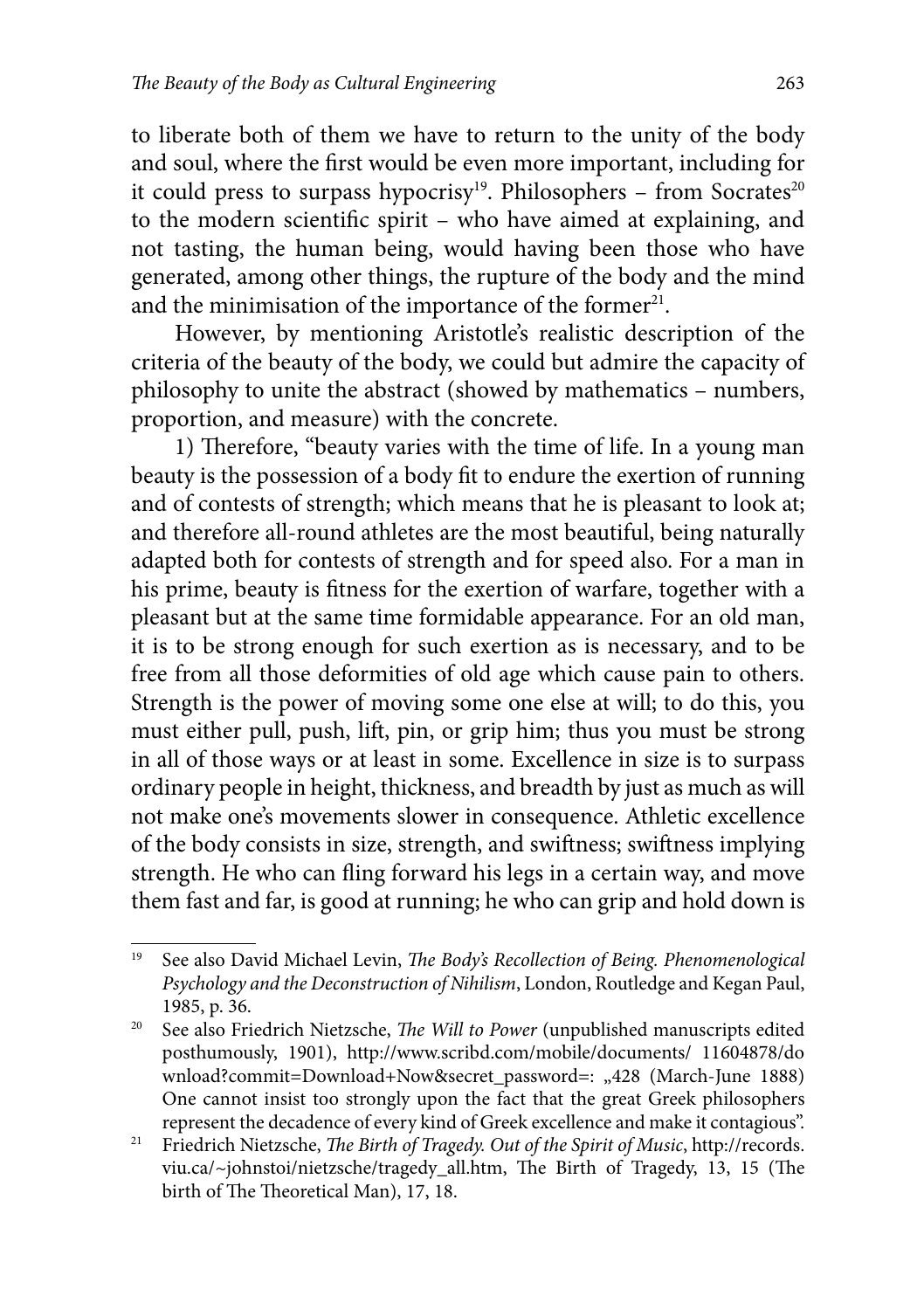good at wrestling; he who can drive an adversary from his ground with the right blow is a good boxer: he who can do both the last is a good pancratiast, while he who can do all is an 'all-round' athlete"<sup>22</sup>.

There are sketched here some criteria of the beauty of the body as they are deduced in a theoretical contemplation<sup>23</sup> of the real world:

a beautiful body has to be *fit* for resisting and supporting the tasks of the life; (and for these tasks are differentiated according to the social stratification, the beautiful body belongs only to the free and well-off men; slaves only have to be strong enough and proving obedience to the masters);

by being naturally adapted to the cultivation and the demonstration of its strength, a beautiful body is pleasant to look at; (but this subjective pleasure has, as we saw, an objective basis);

• a beautiful body *shows itself* by proving *excellence* in its movements: (consequently, it is a proof of the excellence of nature).

2) In *Poetics*, Aristotle adds other criteria, by having been started from the analysis of the ideal things as the numbers (in *Metaphysics*): "a beautiful object, whether it be a living organism or any whole composed of parts, must not only have an orderly arrangement of parts, but must also be of a certain magnitude; for beauty depends on magnitude and order. Hence a very small animal organism cannot be beautiful; for the view of it is confused, the object being seen in an almost imperceptible moment of time. Nor, again, can one of vast size be beautiful; for as the eye cannot take it all in at once, the unity and sense of the whole is lost for the spectator; as for instance if there were one a thousand miles long. As, therefore, in the case of animate bodies and organisms a certain magnitude is necessary, and a magnitude which may be easily embraced in one view; so in the plot, a certain length is necessary, and a length which can be easily embraced by the memory"<sup>24</sup>. Thus:

- a certain magnitude (not too big, not too small), and
- order.

And in *Metaphysics*, by continuing Plato who has spoken about *measure* and *proportion* as elements of beauty and of perfection<sup>25</sup>, Aristotle has showed that the universal elements of beauty are

<sup>22</sup> Aristotle, *Rhetoric*, Book I, Chapter 5, http://praxeology.net/rhetoric.htm

<sup>&</sup>lt;sup>23</sup> These last words are a tautology, since *theoria* means just contemplation.<br><sup>24</sup> Aristotla *Poetics* Section A Part VII http://classics.mit.edu/

<sup>24</sup> Aristotle, *Poetics*, Section A, Part VII, http://classics.mit.edu/Aristotle/ poetics.1.1.html. 25 Plato, *Philebus*, 51.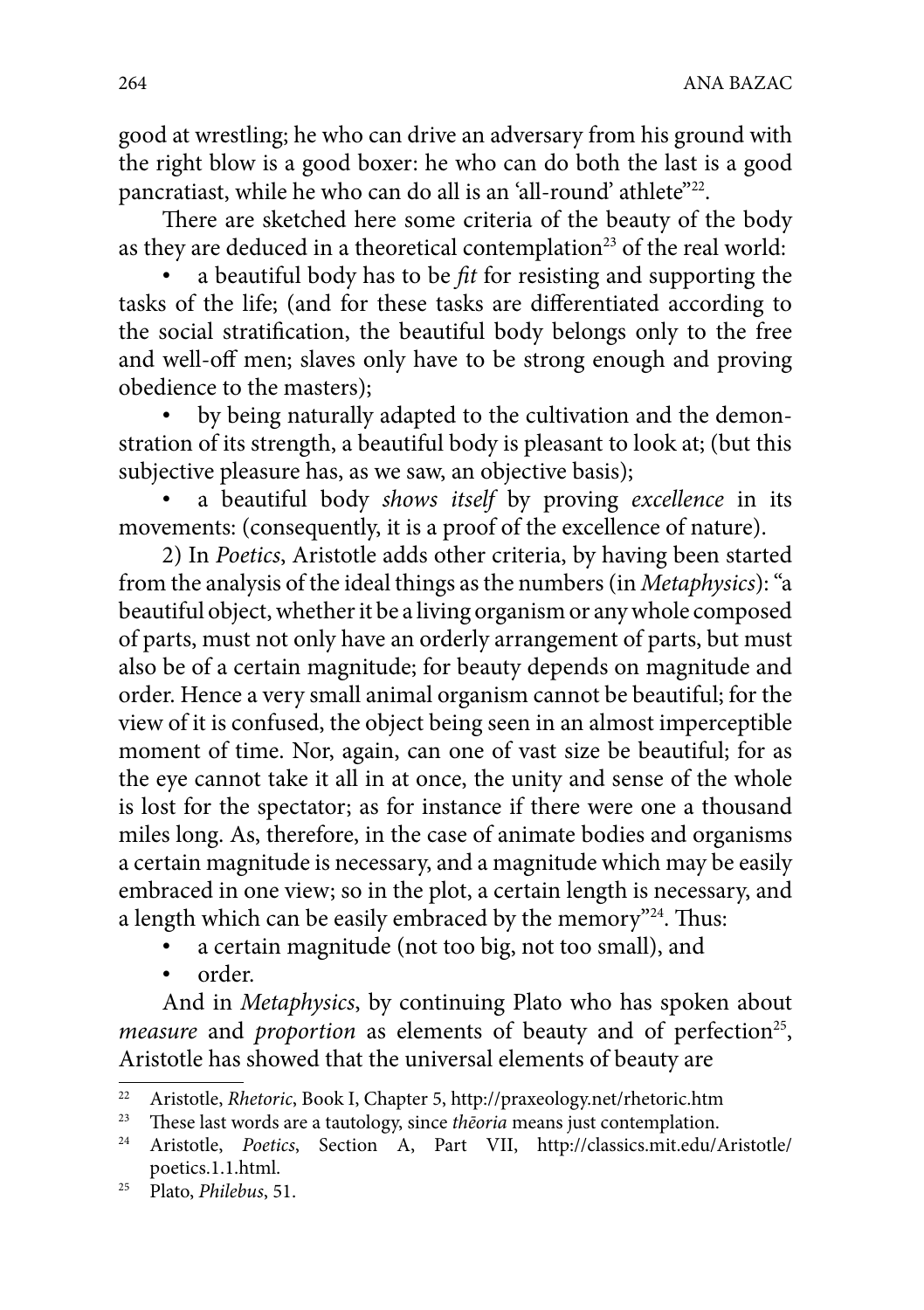- order (*taxis*),
- symmetry, and
- definiteness or determinateness (*to orismenon*)<sup>26</sup>.

Later on, Leonardo considered as the first criteria of beauty, the harmonic relations and proportions between the parts of the human body<sup>27</sup>. Not inquiring more theories about the criteria of the beauty of the body, we have now to stop on the problem of the means to preserve the beauty of the human body.

#### **The cultural engineering**

Letting apart the origin of the concept of engineering<sup>28</sup>, we provide here a double sense in its utilisation: in a *broad* sense, to engineer is to intervene, with the human intelligence, within the human life; or, to intelligently transform the human environment, as well as the human being itself, in order to realise human ends. To engineer means to have tools: the intervention itself being annihilated without them. From this standpoint, words themselves are tools through which men have forged their intelligence as such and thus their entire life: the criteria, the values, the judgements are means that have constituted and still constitute the ideals – including the ideal of beauty of the body – which move and press the human action and behaviour.

The words and the entire spiritual and material creation of man's life constitute the *culture* within which the man himself, his senses and cultural capacity develop. Culture implies a permanent interaction between man and his milieu, and it is the result of this interaction, as the man himself does. Consequently, the engineering is always cultural, meaning both *direct* and *indirect* actions: when one relates it to

<sup>26</sup> Aristotle, *Metaphysics*, Book XII, 10, http://ebooks.adelaide.edu.au/ a/aristotle/ metaphysics/book12.html.

<sup>27</sup> *Treatise on painting* (1651).

<sup>&</sup>lt;sup>28</sup> The Greek  $\mu\eta\chi\alpha\nu\dot{\eta}$  – ingenious invention, from where machine, machine of theatre, from where means, stopgap, slyness, artifice. *Μή* is the root signifying a negation in a hypothetical sense, meaning that the thing one speaks about would be uncertain, presumed, and even inadmissible. From this root, an entire family of words emerged: *μηχαναω –* to imagine, to arrange with art, to combine for a precise purpose, from where to produce, to cause, to occasion (as well as in negative senses: to conspire; *μηχανεύς –* inventor, ingenious; *μηχάνευσις –* apparatus, device; *μηχάνησις –* machine; *μηχάνημα –* ingenious invention, mechanism, machinery; *μηχάνητικoς –* able to invent; *μηχανικός –* able to work, constructed by the art of the mechanic (engineer), the art to construct a machine.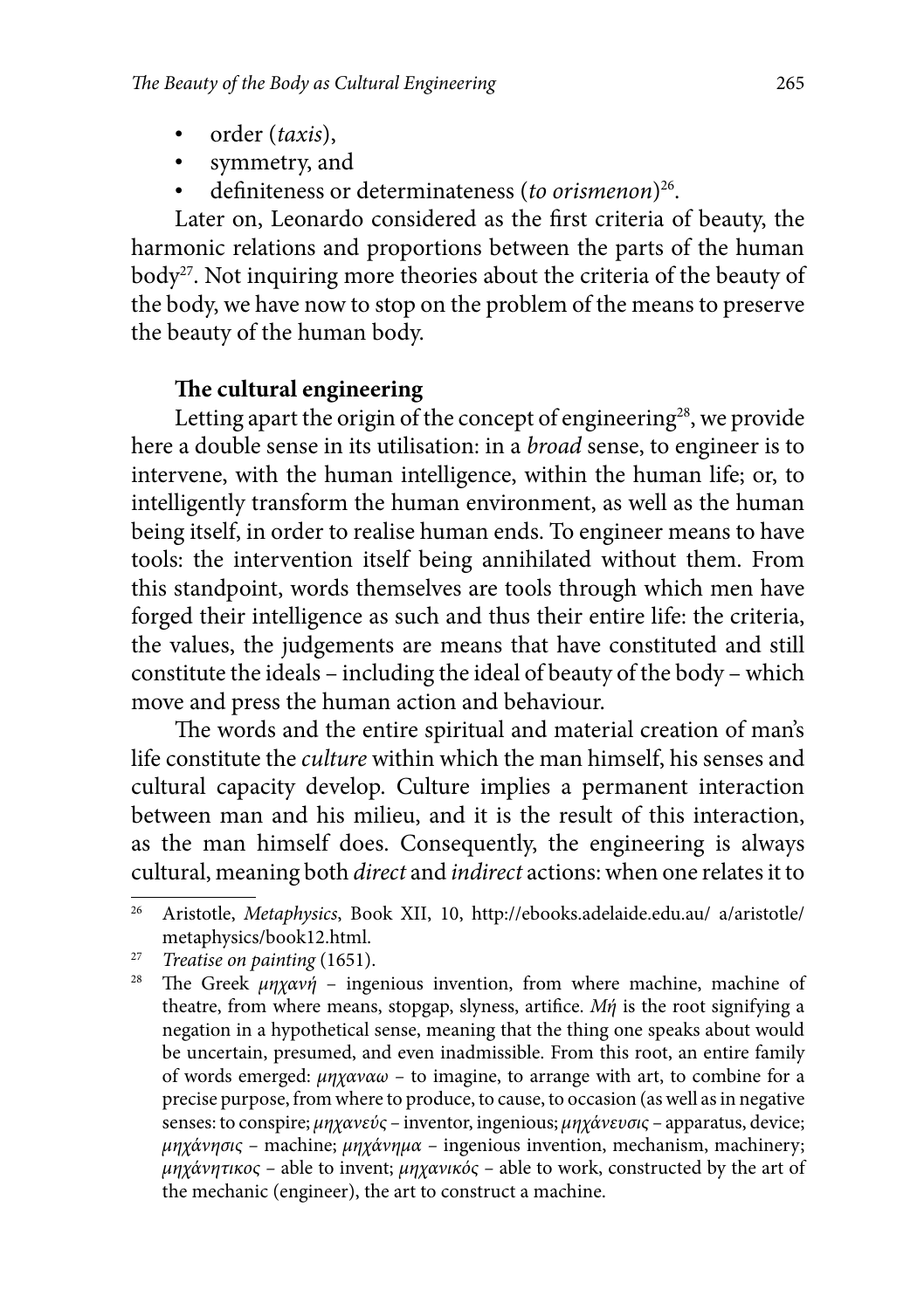technology, one simply underscores the intention to discuss about the technological (direct) interventions of man within his environment, but technology is culture.

Following our problem, the representations of the beauty of the human body are results of the cultural engineering of man: beauty itself is tasted only as result of man's evolution as cultural being. The historical and social character of tastes and appreciations are results of the cultural engineering and reflect it. But the representations of the beauty of the body are indirect cultural interventions.

In a *strict* sense, the cultural engineering means to directly transform the object (and subject) had in view. To represent the beauty of the body as an ideal of symmetry, proportion, arrangement to the human ends had in view at a given time and with regard to certain social categories – is an indirect, broadly speaking, cultural engineering. To action upon the human body through gymnastics and, generally, sport, fashion, hygiene and cosmetics, alimentation, occupation (in jobs and leisure), medicine and pharmacy – is a direct, strict cultural engineering.

The aim of this paper is only to emphasise the interactions between the direct and indirect cultural engineering.

# The beauty of the body as relationship between the canon and **the** *organon*

 As it already was shown, the model of the beauty of the body is historical and social. Even Aristotle's canon has referred to the beauty of the young males from the free, rather upper strata of the Greek society. From this viewpoint, rather the natural means, as gymnastics, were used to realise their pattern of the beauty of the body. The result was a harmonious body, without excessive developments of a part or another.

For the girls did not make exercises and after the marriage the tasks to give birth and to take care of the home have inevitably generated a significant difference from the ideal of adolescent body, the harmonious look of the female body was helped by the long dresses and veils which covered it and suggested a more beautiful body than that really existing. I want here to underscore this function of (female) clothing to embellish the appearance of the human body in accordance with the canons of the moment.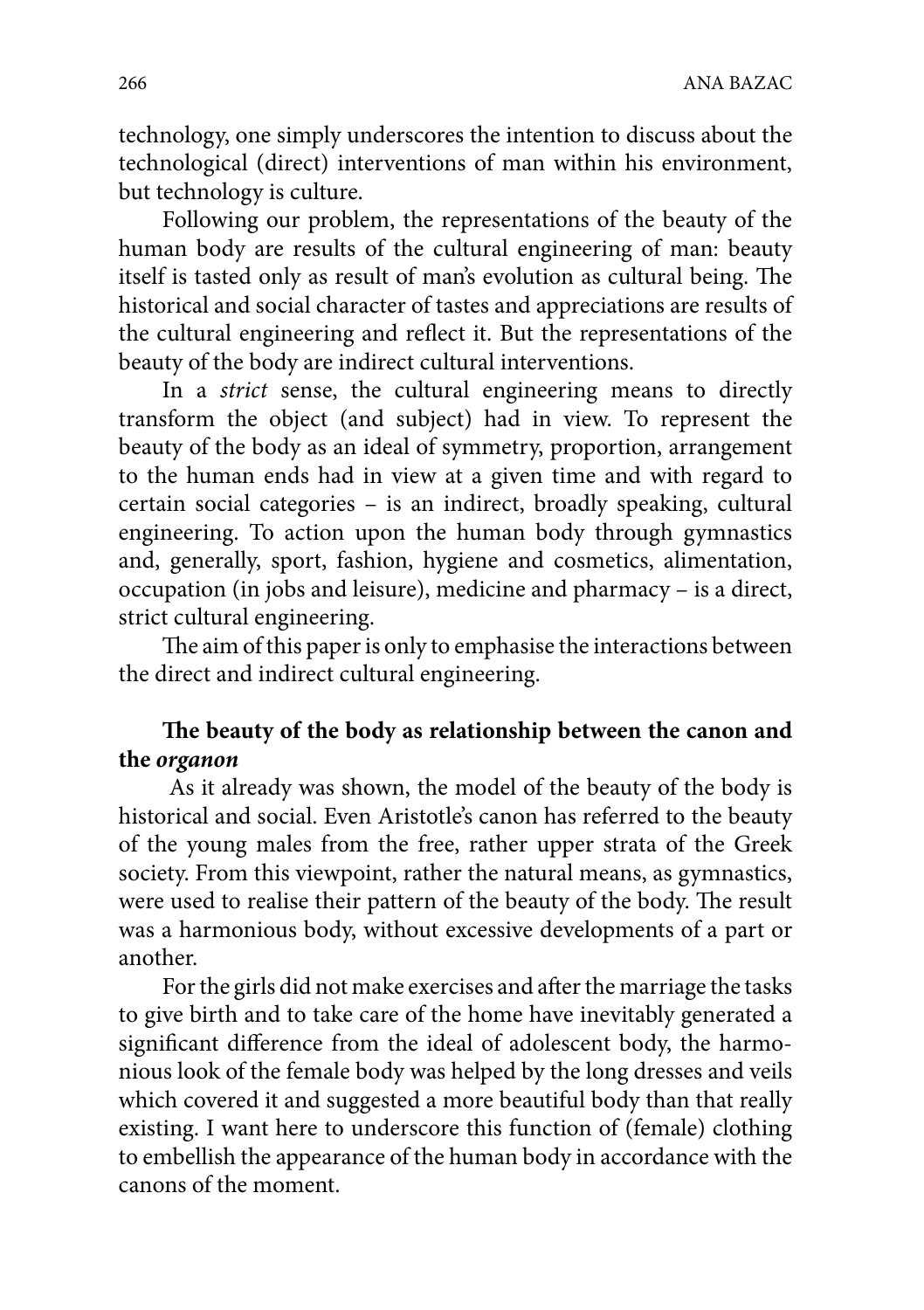The military training of men, as main physical exercises from the Roman Empire on, did not change much of the harmony of the male body. Rather the hard physical labour did this. But as we know, neither fashion nor other means were aimed at compensating the eventual disharmony of the body: the ideal of the male body was just that of strength, showed by the straining of gnarled muscles, and no more that of tenderness of a young body. Besides this aspect, clothes had the function to allow the physical movements of those who gained their existence by the physical activity, while the others were covered by long skirts and vestments, uniforms, mantles and coats: not only the social division of labour, but also the conception of contempt toward the body and shame for one's own body, have generated this situation<sup>29</sup>. It was amplified by the entire culture of mind-body separation, scorn and non-cultivation of the body: during the European Middle Age, not only the general hygiene, but also that of the upper strata was much lagged-behind the ancient model. Only Renaissance, i.e. the birth of modernity, began to change this neglected and inferior status of the human body.

Later on, before generating a general development of civilisation – including the one of the body care through access to sanity and material means, on the ground of a gradual laicisation and democratisation of the representation of the human body<sup>30</sup>, *but only in the Western world* – the first Industrial Revolution took place through a high social division of labour and social differentiation. Not only the 19<sup>th</sup> century London was marked by the smog that made ugly its outlines, splendours and shortcomings, but the hard work of the many did construct a type of man whose body swerved for the worse from the general appearance of men, yet bearing the entire burden of the inertia of old representations about the human body. H.G. Wells' description of Morlocks in *The Time Machine* (1895) – pale, "ape-like figure", "subterranean", living "in this artificial Underworld... to the comfort of the daylight race", working in "underground factories"<sup>31</sup> seems to be a cruel but true

<sup>&</sup>lt;sup>29</sup> Fernand Braudel, *Civilization and Capitalism*, 15th-18th Centuries, Vol 1: The *Structures of Everyday Life, London, William Collins & Sons, 1981, pp. 312–321.*<br><sup>30</sup> Stefan Zweig, *The World of Yesterday* (1943), Romanian edition, București, Editura

Univers, 1988, pp. 120–160.

<sup>&</sup>lt;sup>31</sup> H.G. Wells, *The Time Machine*, Chapter V, http://en.wikisource.org/wiki/The\_Time\_ Machine/Chapter V: "Man had not remained one species, but had differentiated into two distinct animals: that my graceful children of the Upper-world were not the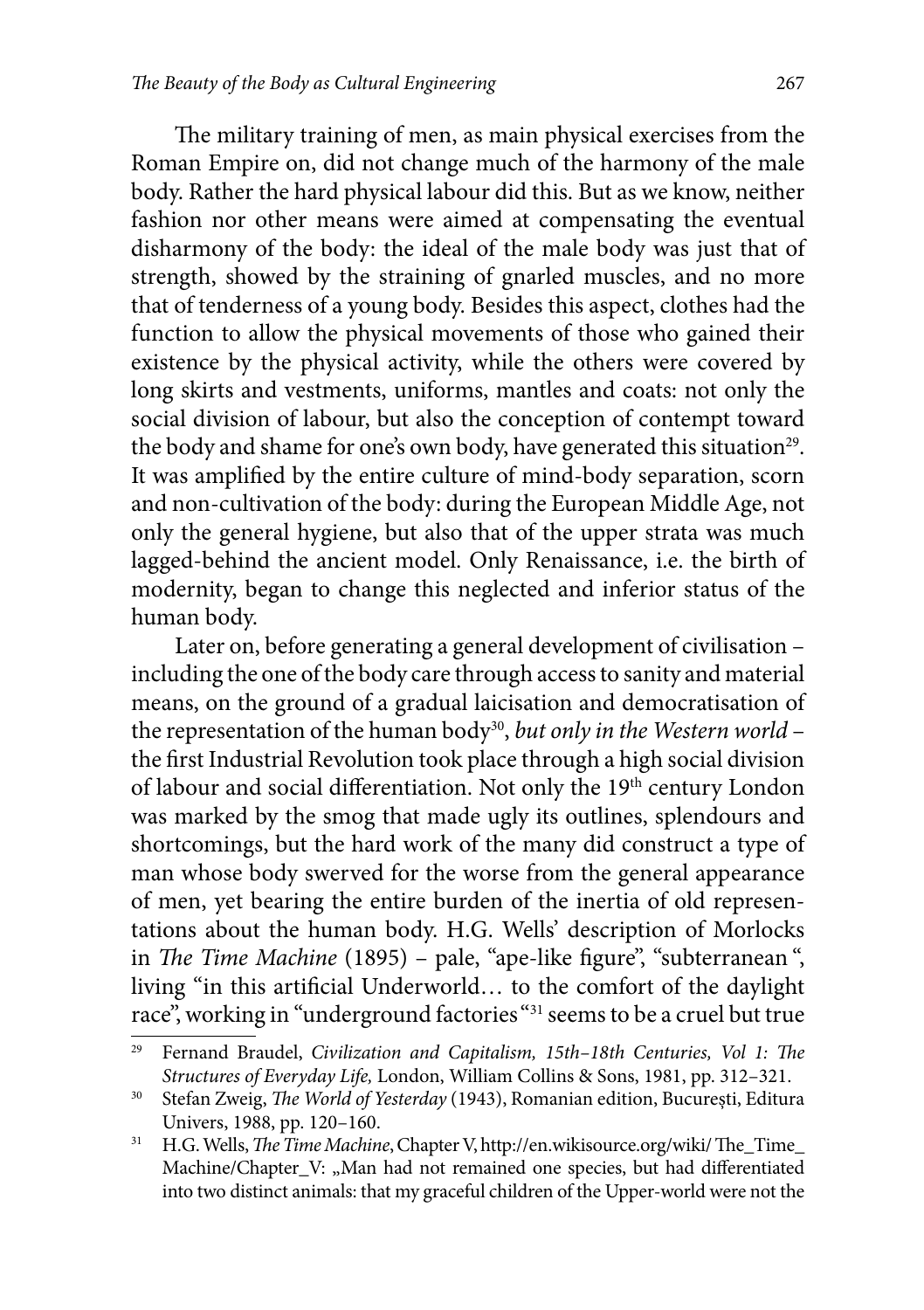268 ANA BAZAC

synthesis of the facts. It's no wonder that in the same natural contexts, the members of the Haves lived more and in a healthier status than the members of the Haves-not<sup>32</sup>.

The technological progress of the  $20<sup>th</sup>$  century has multiplied the means of the cultural engineering concerning the human body. Nowadays we benefit from a sophisticated body care, exceeding by far the old gymnastics, hygiene and fashion. But the social differentiation marks this process: first of all, the necessary means for the body care in the present understanding are missing to the majority of the population of the world. This is the reason there still are illnesses generated by the lack of sanitation, water, food and healthy food, and the other conditions of civilisation. Many of those hard working have the body generated by the corporeal position during the long hours of labour and made by the routine of their mechanical life.

Then, the social relations generate kinds of human body that any reflection upon this problem would consider as frightful. The principle of harmony of the human body, of the "nothing too much"33, is infringed by the models of beauty required by the consume society, many times *excessive* (thus infringing the required criteria of proportion and

<sup>33</sup> This is the Delphic precept, that of measure.

sole descendants of our generation, but that this bleached, obscene, nocturnal Thing, which had flashed before me, was also heir to all the ages"..." the exclusive tendency of richer people—due, no doubt, to the increasing refinement of their education, and the widening gulf between them and the rude violence of the poor—is already leading to the closing, in their interest, of considerable portions of the surface of the land. About London, for instance, perhaps half the prettier country is shut in against intrusion. And this same widening gulf—which is due to the length and expense of the higher educational process and the increased facilities for and temptations towards refined habits on the part of the rich—will make that exchange between class and class, that promotion by intermarriage which at present retards the splitting of our species along lines of social stratification, less and less frequent. So, in the end, above ground you must have the Haves, pursuing pleasure and comfort and beauty, and below ground the Have-nots, the Workers getting continually adapted to the conditions of their labour. Once they were there, they would no doubt have to pay rent, and not a little of it, for the ventilation of their caverns; and if they refused, they would starve or be suffocated for arrears. Such of them as were so constituted as to be miserable and rebellious would die; and, in the end, the balance being permanent, the survivors would become as well adapted to the conditions of underground life, and as happy in their way, as the Upper-world people were to theirs. As it seemed to me, the refined beauty and the etiolated pallor followed naturally enough".

<sup>32</sup> Charles Gide, *Principes d'économie politique* (1883), Paris, L. Lerose et Forcel, 1884, p. 415.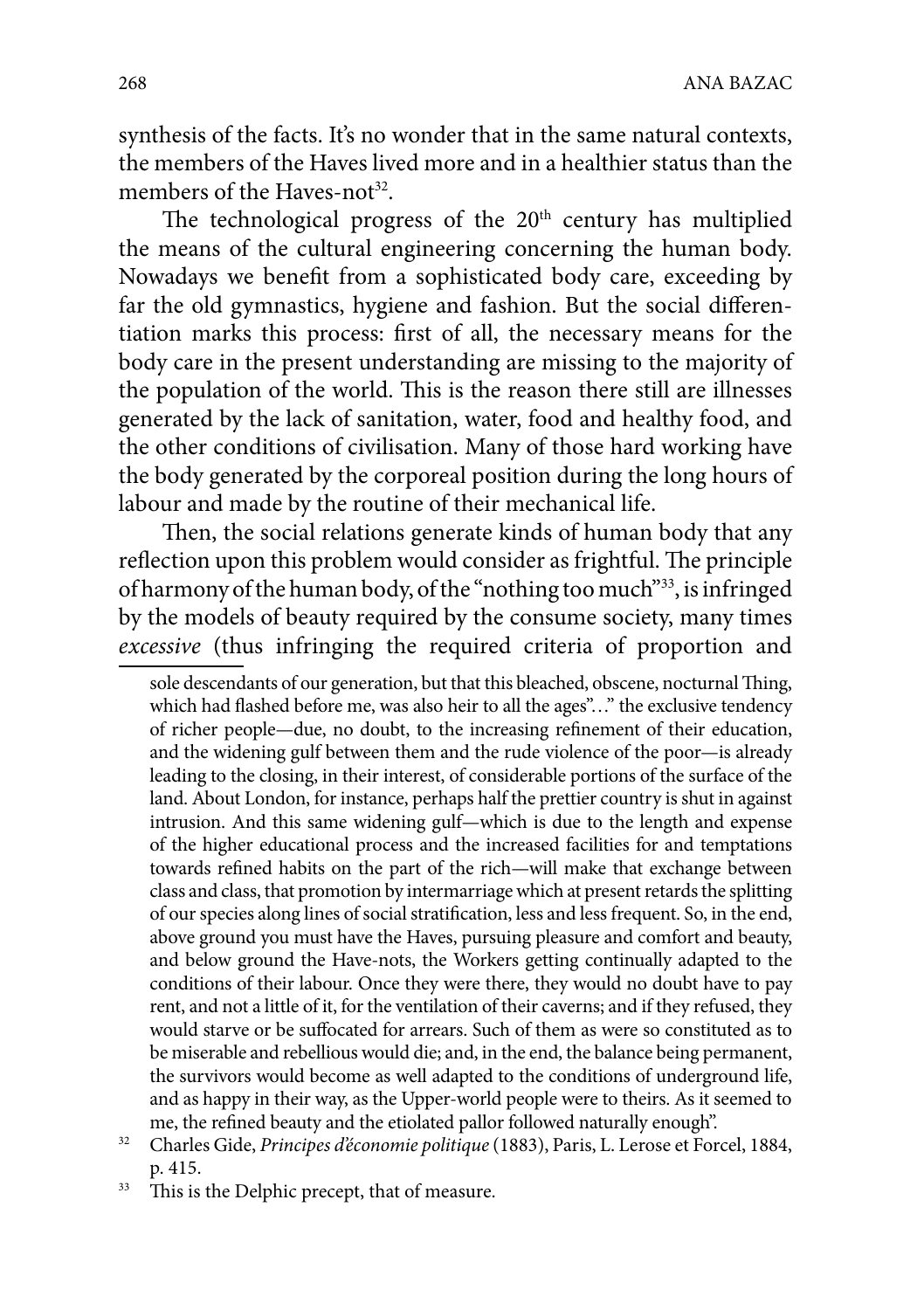moderation): the young starlets who sell any merchandise have the big breasts of suckling women; besides these models, for the majority of women the brassieres worn permanently and from childhood annul the natural resistance of muscles, supplying to the aesthetic surgery the needed buyers; the unhealthy food and living style lead to obesity, but the unfinished cures to growing thin, the numberless medicines and the aesthetic surgery benefit from this; the beauty of the body outrun the importance of the beauty of the mind, erasing the principle of their equality for the human being, for many of the young girls who's life is subordinated to the toil to gain their existence by a boring routine: the miss' competitions and the news about the sexual life of the "VIP"s are for them the token that they would be right.

The body is not only humbled, but also celebrated. However, the hierarchical access to this celebration limits the real development of the beauty of the body for the many.

In this type of society, the technological engineering concerning the human body could even change the principles and ideal of the beauty of the body. This is an open problem, but the ideal and the technological are not only intertwining, but also contradicting each other.

#### **References**

- [1] Aristotle, *Politics*, http://www.constitution.org/ari/ polit\_01.htm.
- [2] Aristotle, *Metaphysics*, http://ebooks.adelaide.edu.au/a/ aristotle/metaphysics/ book12.html
- [3] Aristotle, *Rhetoric*, http://praxeology.net/rhetoric.htm
- [4] Aristotle, *Poetics*, http://classics.mit.edu/Aristotle/ poetics.1.1.html
- [5] Bourdieu Pierre, *Méditations pascaliennes*, Paris, Seuil, 1997
- [6] Braudel Fernand, *Civilization and Capitalism*, 15th–18th Centuries, Vol 1: The *Structures of Everyday Life,* London, William Collins & Sons, 1981
- [7] Diogenes Laertius, *The Lives and Opinions of Eminent Philosophers*, Translated by C.D. Yonge, Life of Aristotle, http://classicpersuasion.org/pw/diogenes/ dlaristotle.htm
- [8] Gallagher Shaun, "Bodily Self-Awareness and Object Perception", *Theoria et Historia Scientiarum: International Journal for Interdisciplinary Studies*, 7 (1), 2003, http:// pegasus.cc.ucf.edu/~gallaghr/theoria03.html
- [9] Gide Charles, *Principes d'économie politique* (1883), Paris, L. Lerose et Forcel, 1884
- [10] Kelly Sean Dorrance, "Seeing things in Merleau-Ponty", *The Cambridge Companion to Merleau-Ponty*, edited by Taylor Carman and Mark B.N. Hansen,